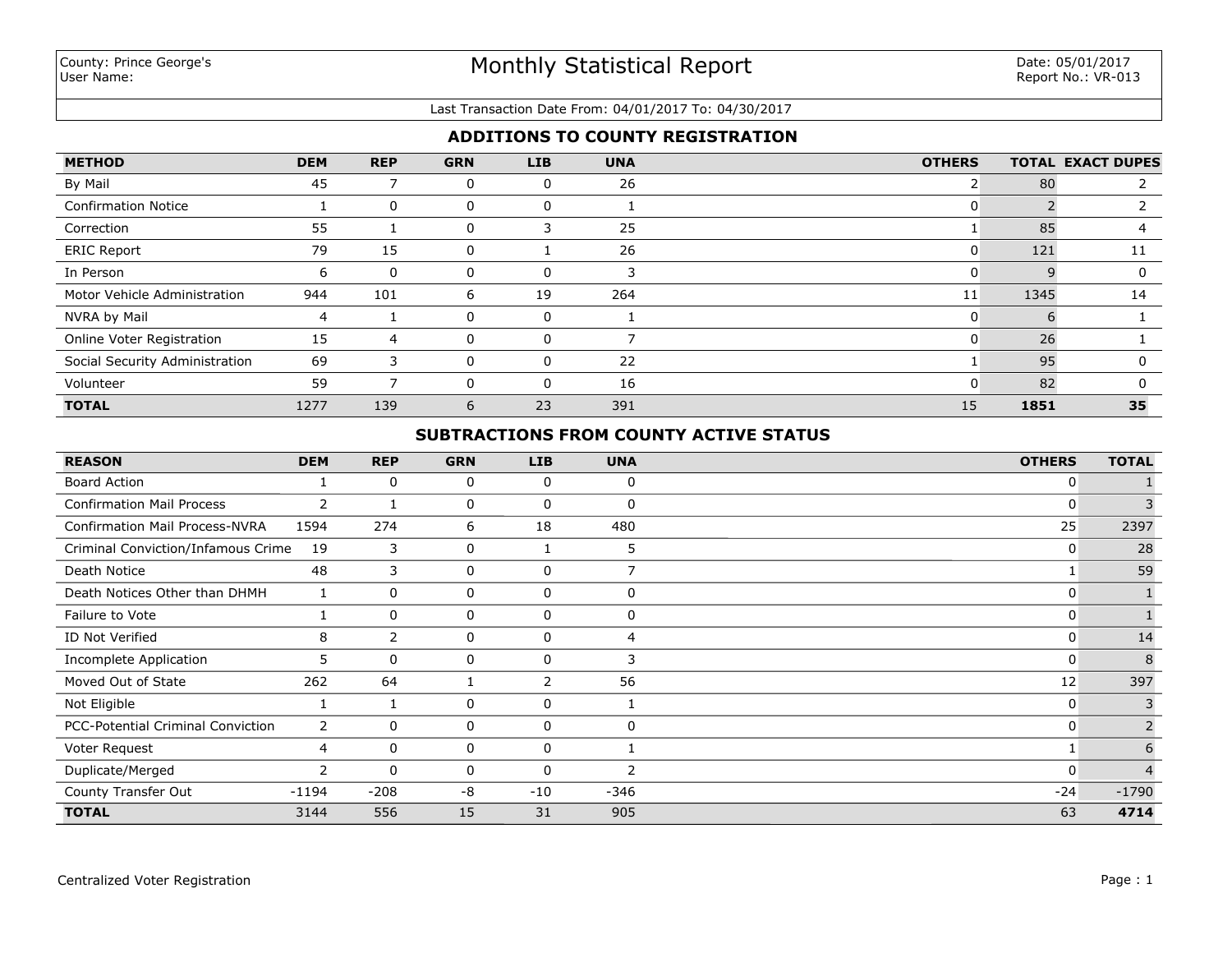### Last Transaction Date From: 04/01/2017 To: 04/30/2017

| <b>AFFILIATION CHANGES</b> |            |                 |            |            |            |               |              |
|----------------------------|------------|-----------------|------------|------------|------------|---------------|--------------|
| <b>CHANGE</b>              | <b>DEM</b> | <b>REP</b>      | <b>GRN</b> | <b>LIB</b> | <b>UNA</b> | <b>OTHERS</b> | <b>TOTAL</b> |
| From                       | 165        | 55<br>ں ب       |            |            | 66         | 33            | 337          |
| To                         | 104        | 55<br><u>JJ</u> |            | --         | 153        |               | 337          |
| <b>TOTAL</b>               | $-61$      |                 |            |            | 87         | $-27$         |              |

### **CURRENT ACTIVE REGISTRATION**

| <b>ACTIVITY</b>              | <b>DEM</b> | <b>REP</b> | <b>GRN</b> | <b>LIB</b> | <b>UNA</b> | <b>OTHERS</b> | <b>TOTAL</b>   |
|------------------------------|------------|------------|------------|------------|------------|---------------|----------------|
| <b>BEGINNING OF REPORT</b>   | 459025     | 42977      | 1038       | 1550       | 65522      | 12011         | 582123         |
| ADDITIONS $(+)$              | 1277       | 139        | 6          | 23         | 391        | 15            | 1851           |
| REINSTATED (+)               | 87         |            |            | 0          | 23         |               | 118            |
| CANCELLED (-)                | $-339$     | $-71$      | $-1$       | $-3$       | $-72$      | $-14$         | $-500$         |
| COUNTY TRANSFER OUT (-)      | $-1194$    | $-208$     | -8         | $-10$      | $-346$     | $-24$         | $-1790$        |
| AFFILIATION CHANGES (+ OR -) | $-61$      | 0          | 0          |            | 87         | $-27$         | $\overline{0}$ |
| * INACTIVATED (-)            | $-1597$    | $-275$     | -6         | $-18$      | -480       | $-25$         | $-2401$        |
| $*$ REACTIVATED $(+)$        | 91         | 4          | $\Omega$   | 0          | 17         | 0             | 112            |
| <b>END OF REPORT TOTALS</b>  | 457289     | 42571      | 1030       | 1543       | 65142      | 11938         | 579513         |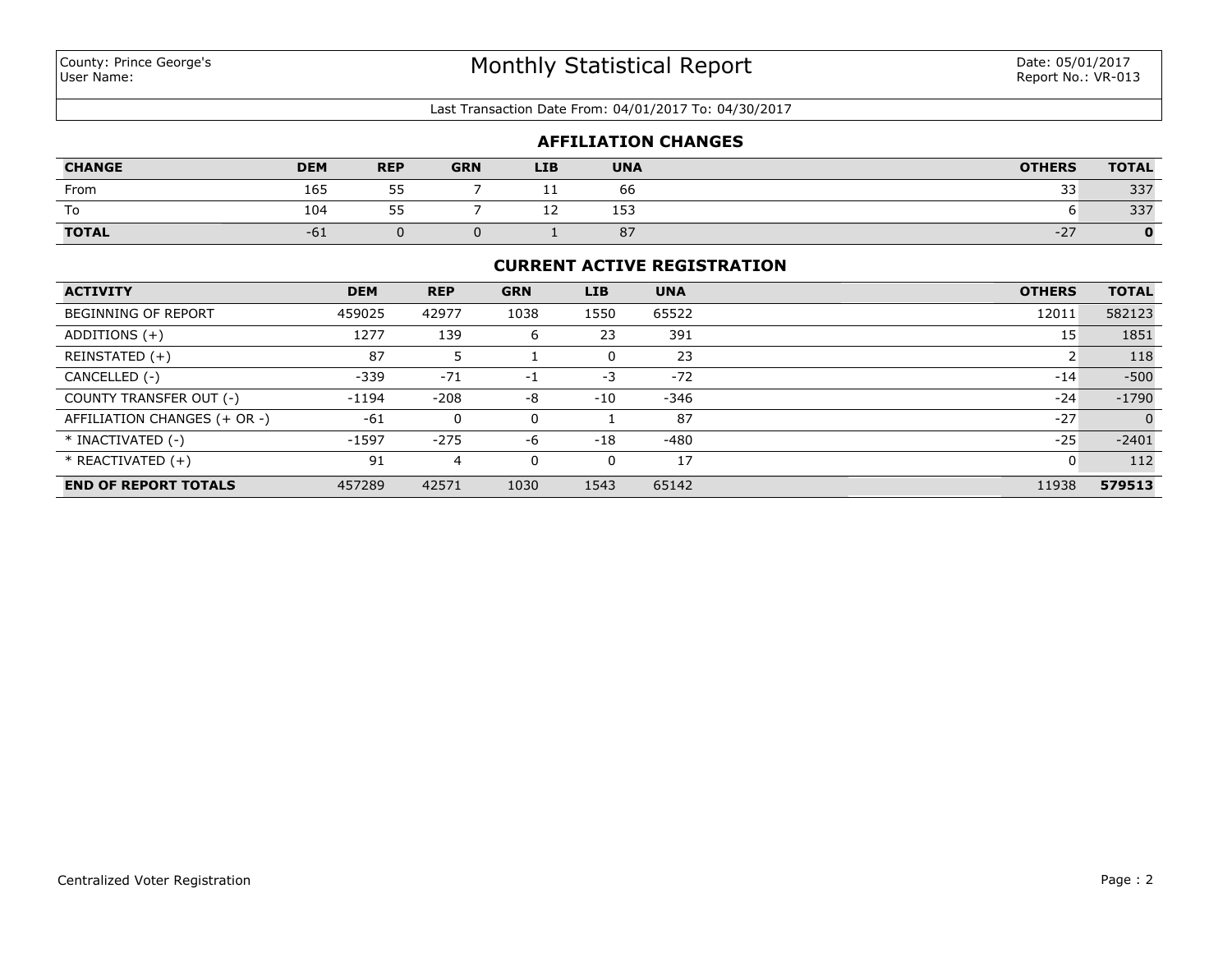#### Last Transaction Date From: 04/01/2017 To: 04/30/2017

## **INACTIVE REGISTRATION**

## **SUBTRACTIONS FROM COUNTY INACTIVE STATUS**

| <b>REASON</b>                      | <b>DEM</b> | <b>REP</b> | <b>GRN</b>     | <b>LIB</b> | <b>UNA</b> | <b>OTHERS</b> | <b>TOTAL</b>   |
|------------------------------------|------------|------------|----------------|------------|------------|---------------|----------------|
| By Mail                            | 3          | 0          | 0              | 0          | Ŧ          | 0             |                |
| <b>Confirmation Notice</b>         | 12         | 0          | 0              | 0          | 2          | 0             | 14             |
| Correction                         | 6          |            | 0              | 0          |            | 0             | 8              |
| Criminal Conviction/Infamous Crime |            | 0          | 0              | 0          | 0          | 0             |                |
| Death Notice                       | 4          | 0          | 0              | 0          | 0          | 0             | $\overline{4}$ |
| <b>ERIC Report</b>                 |            | 0          | 0              | 0          | 0          | $\mathbf{0}$  |                |
| Motor Vehicle Administration       | 72         | 5          | 0              | 0          | 8          | 0             | 85             |
| Moved Out of State                 | 268        | 95         |                | 0          | 65         | 13            | 442            |
| Voter Request                      | 0          | 0          | 0              | 0          |            | $\mathbf{0}$  |                |
| Duplicate/Merged                   | $\Omega$   |            | 0              | 0          | 0          | $\mathbf{0}$  |                |
| County Transfer Out                | $-30$      | $-2$       | $-1$           |            | -9         | $-2$          | $-44$          |
| <b>TOTAL</b>                       | 397        | 104        | $\overline{2}$ | 0          | 87         | 15            | 605            |

## **CURRENT INACTIVE REGISTRATION**

| <b>ACTIVITY</b>              | <b>DEM</b> | <b>REP</b> | <b>GRN</b> | <b>LIB</b> | <b>UNA</b> | <b>OTHERS</b> | <b>TOTAL</b>   |
|------------------------------|------------|------------|------------|------------|------------|---------------|----------------|
| <b>BEGINNING OF REPORT</b>   | 21217      | 2017       | 48         | 67         | 3424       | 744           | 27517          |
| $*$ INACTIVATED $(+)$        | 1597       | 275        | 6          | 18         | 480        | 25            | 2401           |
| *REACTIVATED (-)             | $-94$      | -6         |            | 0          | $-12$      | O             | $-112$         |
| COUNTY TRANSFER OUT (-)      | $-30$      | $-2$       | -1         | 0          | -9         | -2            | $-44$          |
| AFFILIATION CHANGES (+ OR -) |            |            |            | 0          | 0          |               | $\overline{0}$ |
| CANCELLED FROM INACTIVE (-)  | $-273$     | -96        | -1         | 0          | -66        | $-13$         | $-449$         |
| PENDING FROM INACTIVE (-)    |            |            |            | 0          | 0          |               | $\Omega$       |
| <b>TOTAL INACTIVE</b>        | 22417      | 2188       | 52         | 85         | 3817       | 754           | 29313          |

# **ACTIVE AND INACTIVE REGISTRATION TOTAL REGISTRATION RECORDS**

| <b>ACTIVITY</b>            | <b>DEM</b> | <b>REP</b> | <b>GRN</b> | <b>LIB</b> | <b>UNA</b> | <b>OTHERS</b> | <b>TOTAL</b> |
|----------------------------|------------|------------|------------|------------|------------|---------------|--------------|
| <b>ACTIVE REGISTRATION</b> | 457289     | 42571      | 1030       | 1543       | 65142      | 11938         | 579513       |
| INACTIVE REGISTRATION      | 22417      | 2188       | ED.<br>ے ب | 85         | 3817       | 754           | 29313        |